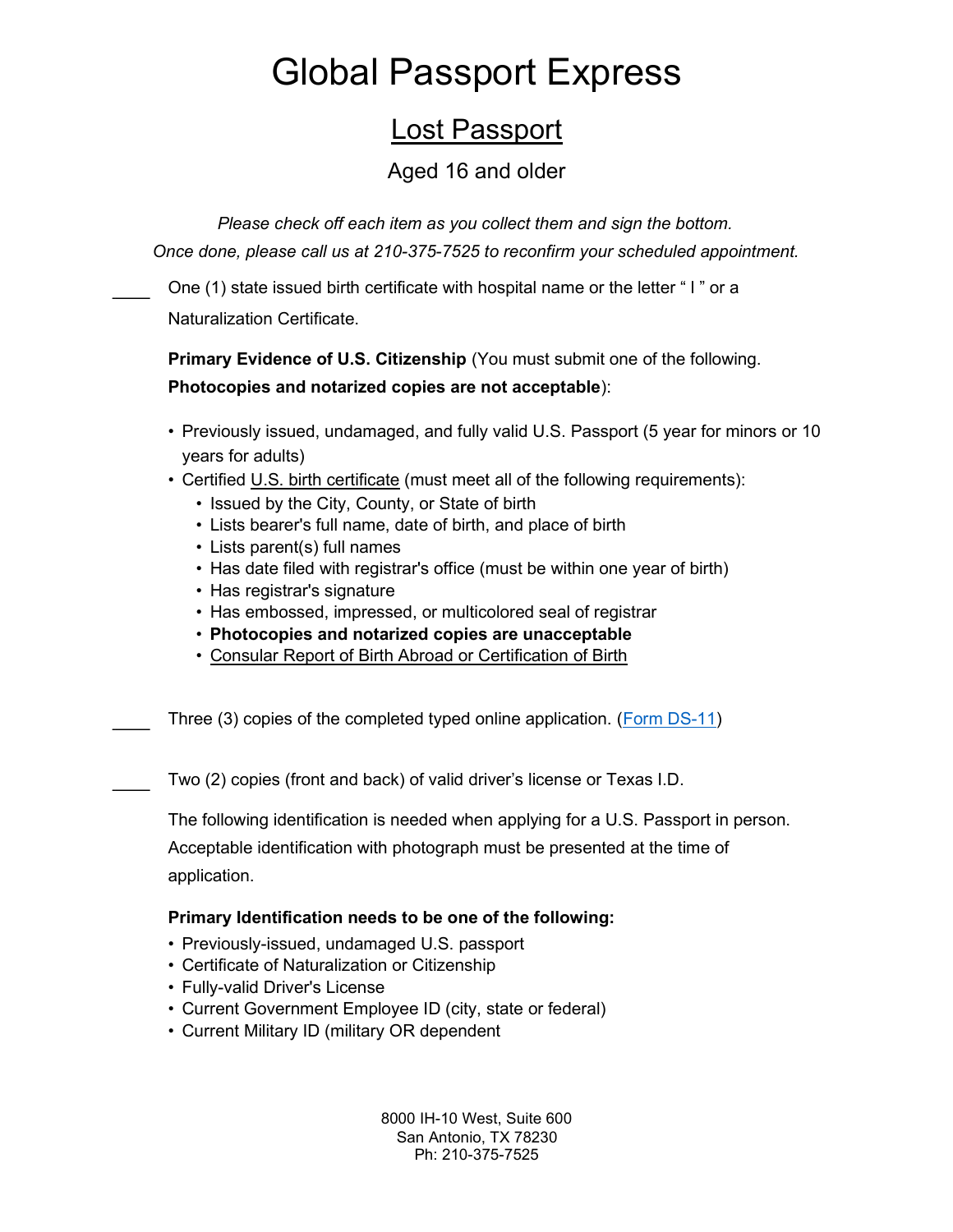### Lost Passport Aged 16 and older

Two (2) 2x2 Passport photos (no glasses, no headbands no smiling).

Two (2) copies of typed and signed letter of authorization. Check top two boxes and include phone number.

One (1) document showing proof of departure. Any of the following documents:

- Travel Agent Ticket
- Letter stating information for the private jet
- Cruise line ticket
- Letter stating that you are driving to your destination
- Letter from your company on company letterhead.

The company letter should include the following:

- 1. Company Letterhead
- 2. Your full name
- 3. Purpose of the trip
- 4. Destination (city/country)
- 5. Beginning and end dates of travel
- 6. Signed by supervisor or business owner (sign if you own the business)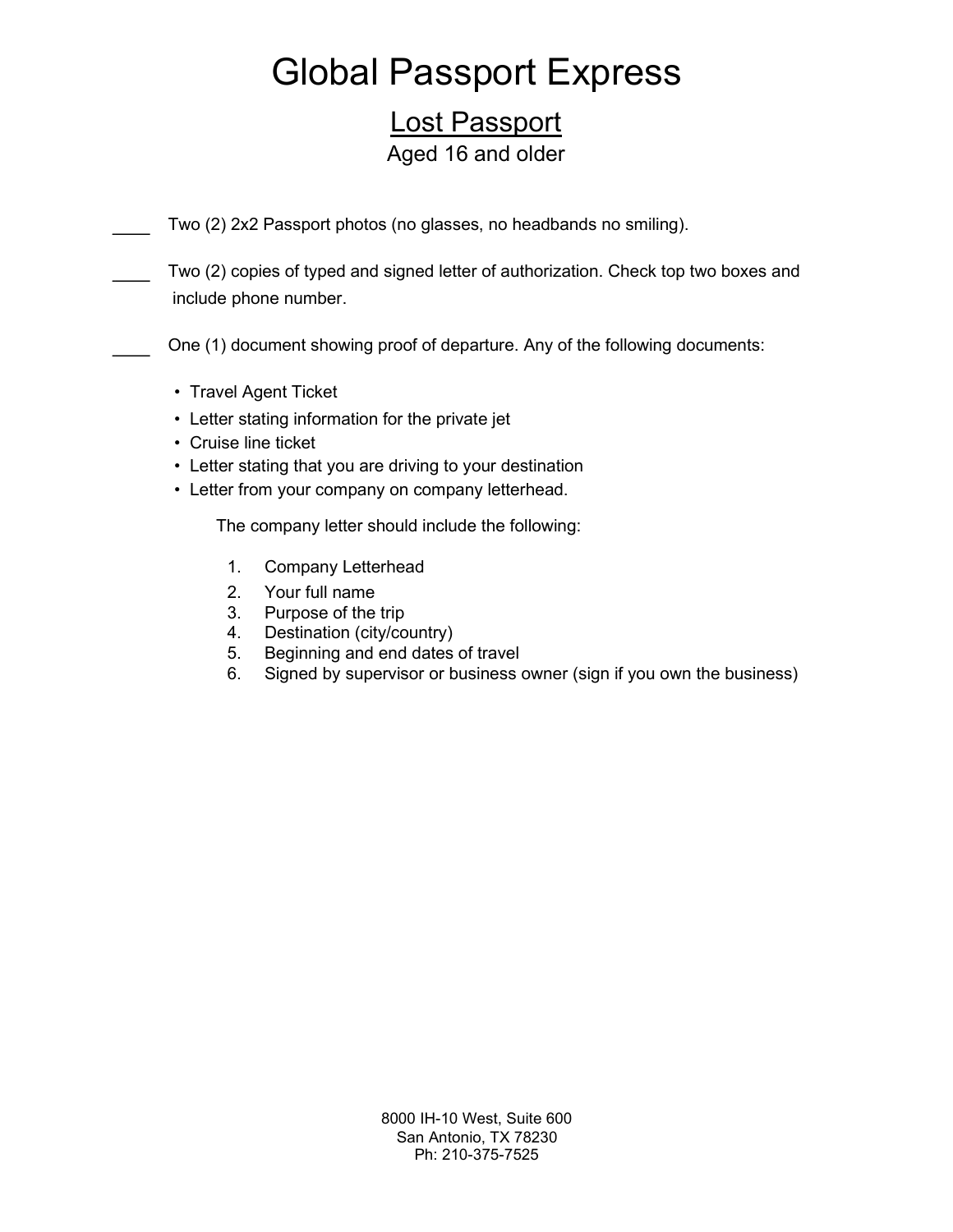Lost Passport Aged 16 and older

- You will need two separate payments, one to the U.S. Dept. of State and one to the Acceptance Agent. The name of the Acceptance Agent will be determined on the day of application. Select either Passport Book Only or Passport Book and Card. The Passport Card is **not valid** for International air travel. The Passport Book is required for international air travel.
	- Passport Book Only \$208.32(Check or money order. Include full name and date of birth in memo line. Make payable to U.S. Department of State.) Acceptance Agent - \$35.00 (Check, cash or money order. Name
		- - to be determined on date of visit.)
	- OR
		- Passport Book and Card \$238.32 (Check or money order. Include full name and date of birth in memo line. Make payable to U.S. Dept. of State.) (The Passport Card is not valid for International air travel. The Passport Book is required for international air travel you cannot travel with the Passport Card alone.)
			- Acceptance Agent \$35.00 (Check, cash or money order. Name
				- to be determined on date of visit.)